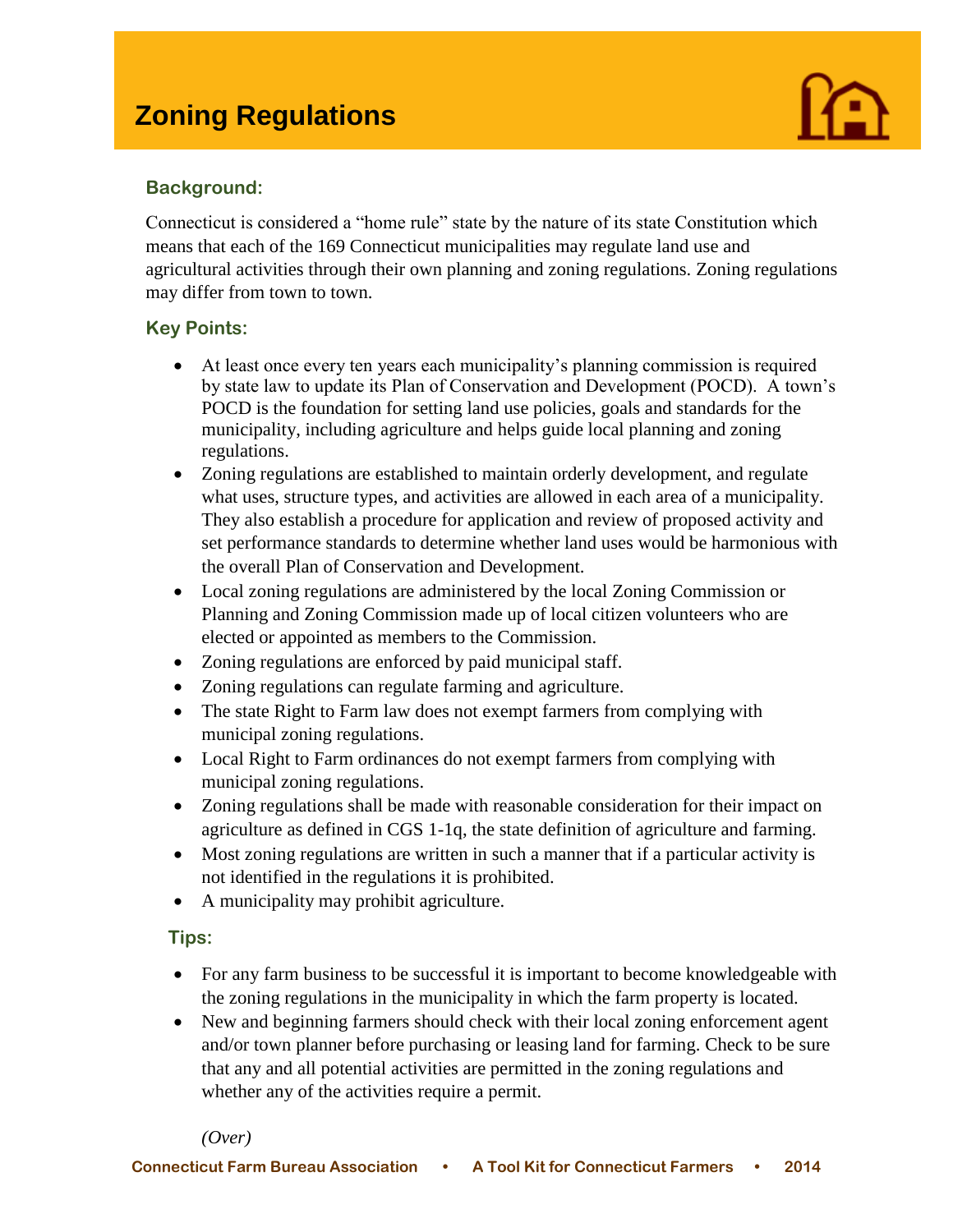- Existing and transitioning farmers should check with their local zoning enforcement agent and/or town planner before undertaking any diversification of the existing farming operation such as agritourism activities, on-farm retail, added-value processing of agricultural products, addition of livestock, etc. Check to be sure that any and all potential activities are permitted in the zoning regulations and whether any of the activities require a permit.
- Kindly request that the response to your inquiry be put in writing.
- Asking a zoning official to put something in writing is often referred to as a "certificate of zoning compliance" which requires a fee.

### **Statute:**

**Sec. 8-2. Regulations.** (a) The zoning commission of each city, town or borough is authorized to regulate, within the limits of such municipality, the height, number of stories and size of buildings and other structures; the percentage of the area of the lot that may be occupied; the size of yards, courts and other open spaces; the density of population and the location and use of buildings, structures and land for trade, industry, residence or other purposes, including water-dependent uses, as defined in section 22a-93, and the height, size and location of advertising signs and billboards. Such bulk regulations may allow for cluster development, as defined in section 8-18. Such zoning commission may divide the municipality into districts of such number, shape and area as may be best suited to carry out the purposes of this chapter; and, within such districts, it may regulate the erection, construction, reconstruction, alteration or use of buildings or structures and the use of land. All such regulations shall be uniform for each class or kind of buildings, structures or use of land throughout each district, but the regulations in one district may differ from those in another district, and may provide that certain classes or kinds of buildings, structures or uses of land are permitted only after obtaining a special permit or special exception from a zoning commission, planning commission, combined planning and zoning commission or zoning board of appeals, whichever commission or board the regulations may, notwithstanding any special act to the contrary, designate, subject to standards set forth in the regulations and to conditions necessary to protect the public health, safety, convenience and property values. Such regulations shall be made in accordance with a comprehensive plan and in adopting such regulations the commission shall consider the plan of conservation and development prepared under section 8-23. Such regulations shall be designed to lessen congestion in the streets; to secure safety from fire, panic, flood and other dangers; to promote health and the general welfare; to provide adequate light and air; to prevent the overcrowding of land; to avoid undue concentration of population and to facilitate the adequate provision for transportation, water, sewerage, schools, parks and other public requirements. Such regulations shall be made with reasonable consideration as to the character of the district and its peculiar suitability for particular uses and with a view to conserving the value of buildings and encouraging the most appropriate use of land throughout such municipality. Such regulations may, to the extent consistent with soil types, terrain, infrastructure capacity and the plan of conservation and development for the community, provide for cluster development, as defined in section 8-18, in residential zones. Such regulations shall also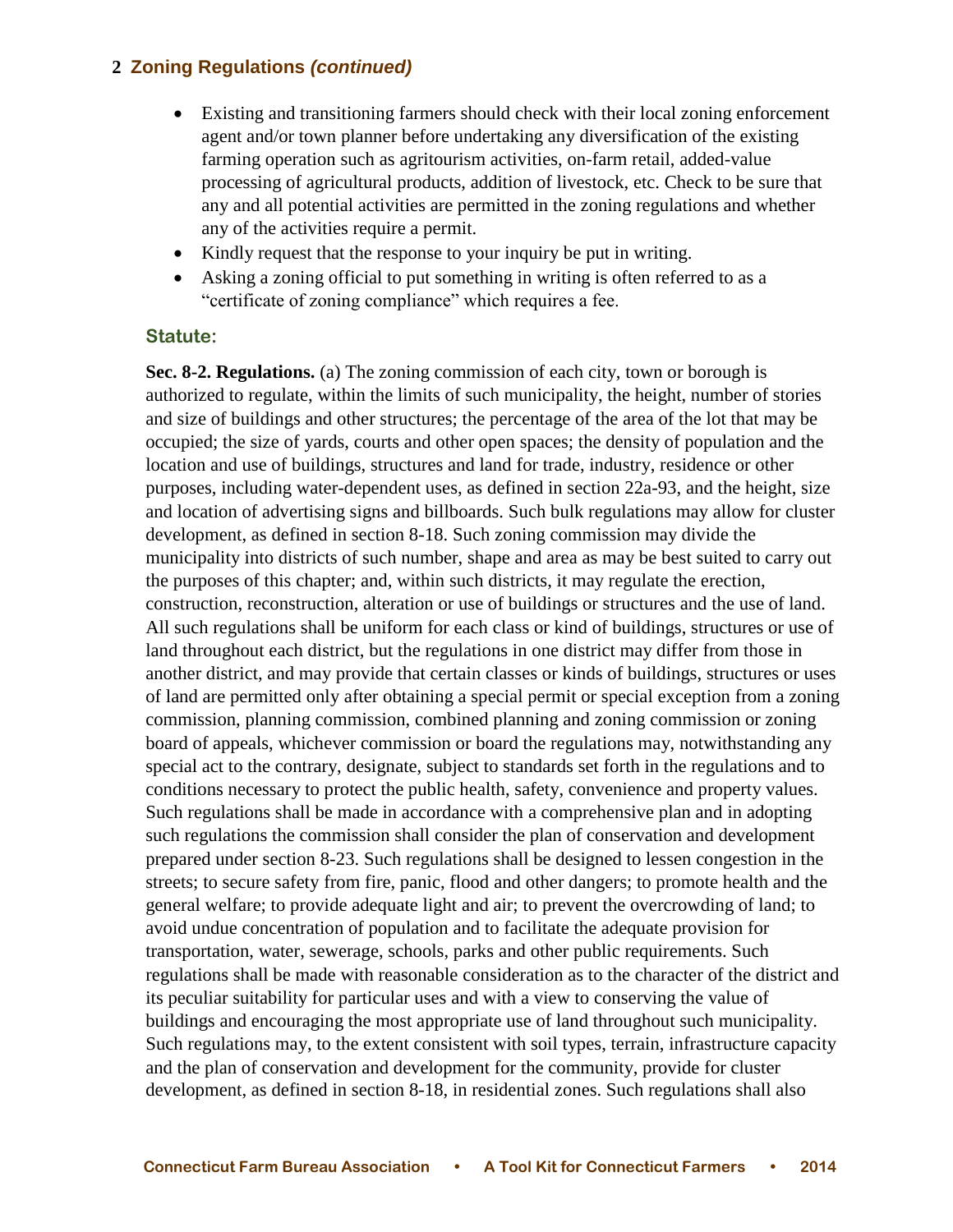encourage the development of housing opportunities, including opportunities for multifamily dwellings, consistent with soil types, terrain and infrastructure capacity, for all residents of the municipality and the planning region in which the municipality is located, as designated by the Secretary of the Office of Policy and Management under section 16a-4a. Such regulations shall also promote housing choice and economic diversity in housing, including housing for both low and moderate income households, and shall encourage the development of housing which will meet the housing needs identified in the state's consolidated plan for housing and community development prepared pursuant to section 8- 37t and in the housing component and the other components of the state plan of conservation and development prepared pursuant to section 16a-26. Zoning regulations shall be made with reasonable consideration for their impact on agriculture, as defined in subsection (q) of section 1-1. Zoning regulations may be made with reasonable consideration for the protection of historic factors and shall be made with reasonable consideration for the protection of existing and potential public surface and ground drinking water supplies. On and after July 1, 1985, the regulations shall provide that proper provision be made for soil erosion and sediment control pursuant to section 22a-329. Such regulations may also encourage energy-efficient patterns of development, the use of solar and other renewable forms of energy, and energy conservation. The regulations may also provide for incentives for developers who use passive solar energy techniques, as defined in subsection (b) of section 8-25, in planning a residential subdivision development. The incentives may include, but not be limited to, cluster development, higher density development and performance standards for roads, sidewalks and underground facilities in the subdivision. Such regulations may provide for a municipal system for the creation of development rights and the permanent transfer of such development rights, which may include a system for the variance of density limits in connection with any such transfer. Such regulations may also provide for notice requirements in addition to those required by this chapter. Such regulations may provide for conditions on operations to collect spring water or well water, as defined in section 21a-150, including the time, place and manner of such operations. No such regulations shall prohibit the operation of any family day care home or group day care home in a residential zone. No such regulations shall prohibit the use of receptacles for the storage of items designated for recycling in accordance with section 22a-241b or require that such receptacles comply with provisions for bulk or lot area, or similar provisions, except provisions for side yards, rear yards and front yards. No such regulations shall unreasonably restrict access to or the size of such receptacles for businesses, given the nature of the business and the volume of items designated for recycling in accordance with section 22a-241b, that such business produces in its normal course of business, provided nothing in this section shall be construed to prohibit such regulations from requiring the screening or buffering of such receptacles for aesthetic reasons. Such regulations shall not impose conditions and requirements on manufactured homes having as their narrowest dimension twenty-two feet or more and built in accordance with federal manufactured home construction and safety standards or on lots containing such manufactured homes which are substantially different from conditions and requirements imposed on single-family dwellings and lots containing single-family dwellings. Such regulations shall not impose conditions

*(Over)*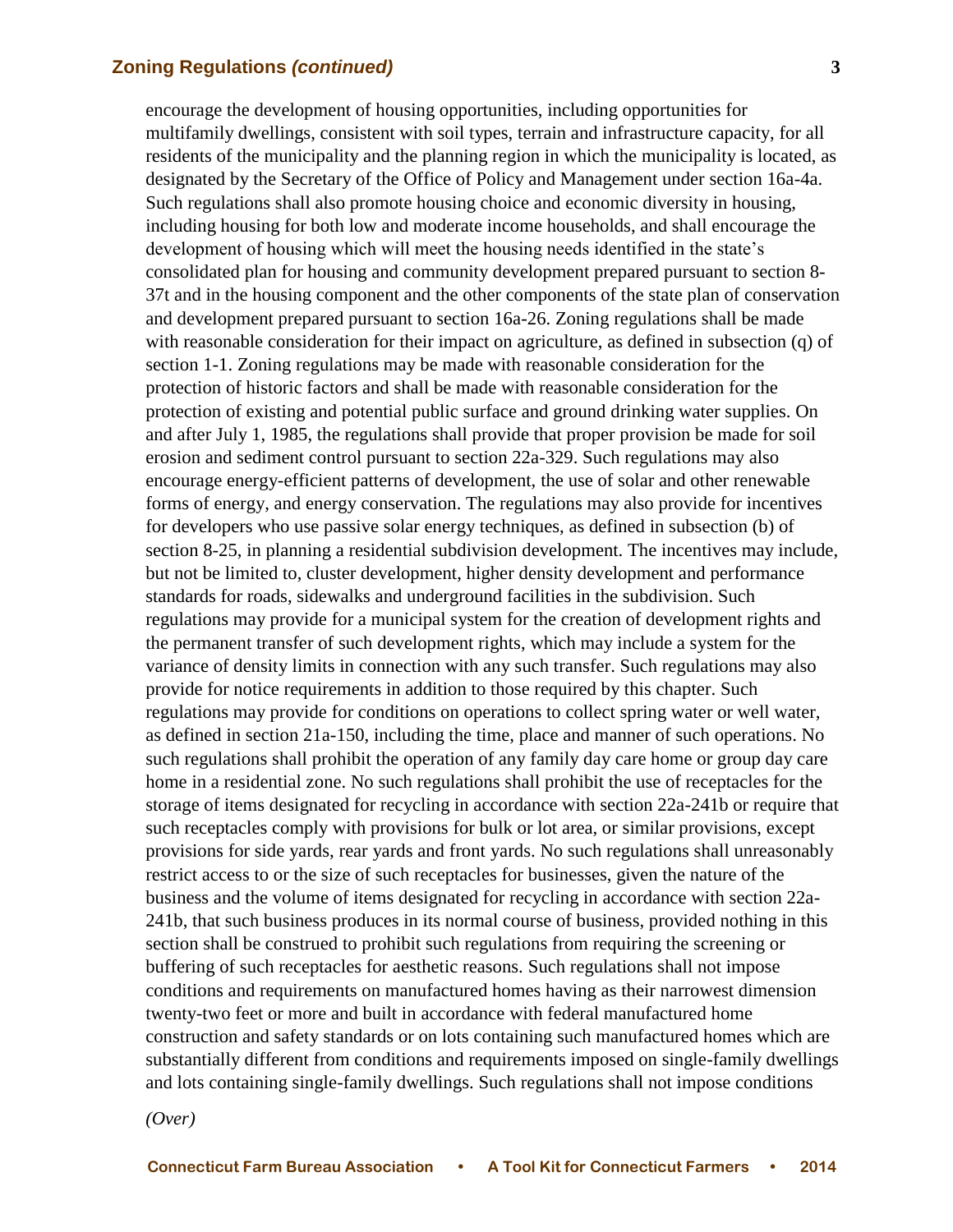and requirements on developments to be occupied by manufactured homes having as their narrowest dimension twenty-two feet or more and built in accordance with federal manufactured home construction and safety standards which are substantially different from conditions and requirements imposed on multifamily dwellings, lots containing multifamily dwellings, cluster developments or planned unit developments. Such regulations shall not prohibit the continuance of any nonconforming use, building or structure existing at the time of the adoption of such regulations. Such regulations shall not provide for the termination of any nonconforming use solely as a result of nonuse for a specified period of time without regard to the intent of the property owner to maintain that use. Any city, town or borough which adopts the provisions of this chapter may, by vote of its legislative body, exempt municipal property from the regulations prescribed by the zoning commission of such city, town or borough; but unless it is so voted municipal property shall be subject to such regulations.

(b) In any municipality that is contiguous to Long Island Sound the regulations adopted under this section shall be made with reasonable consideration for restoration and protection of the ecosystem and habitat of Long Island Sound and shall be designed to reduce hypoxia, pathogens, toxic contaminants and floatable debris in Long Island Sound. Such regulations shall provide that the commission consider the environmental impact on Long Island Sound of any proposal for development.

(c) In any municipality where a traprock ridge, as defined in section 8-1aa, or an amphibolite ridge, as defined in section 8-1aa, is located the regulations may provide for development restrictions in ridgeline setback areas, as defined in said section. The regulations may restrict quarrying and clear cutting, except that the following operations and uses shall be permitted in ridgeline setback areas, as of right: (1) Emergency work necessary to protect life and property; (2) any nonconforming uses that were in existence and that were approved on or before the effective date of regulations adopted under this section; and (3) selective timbering, grazing of domesticated animals and passive recreation.

# **FAQs:**

# **Q: How can I encourage zoning regulations that favor agriculture in my municipality?**

**A:** Here are some steps you can take to advocate for agriculturally friendly zoning regulations in your town.

- 1) Familiarize yourself with the municipal zoning regulations in the town in which your farm or agricultural activity is located.
- 2) Engage your local agricultural commission/committee or regional agricultural council to assist you in reviewing and writing "farm friendly" amendments to your local zoning regulations.
- 3) Consider coordinating an informal forum of local farm businesses, representatives from your agricultural commission and economic development commission to get feedback on what changes, if any, need to be made to your zoning regulations to encourage local agricultural businesses.